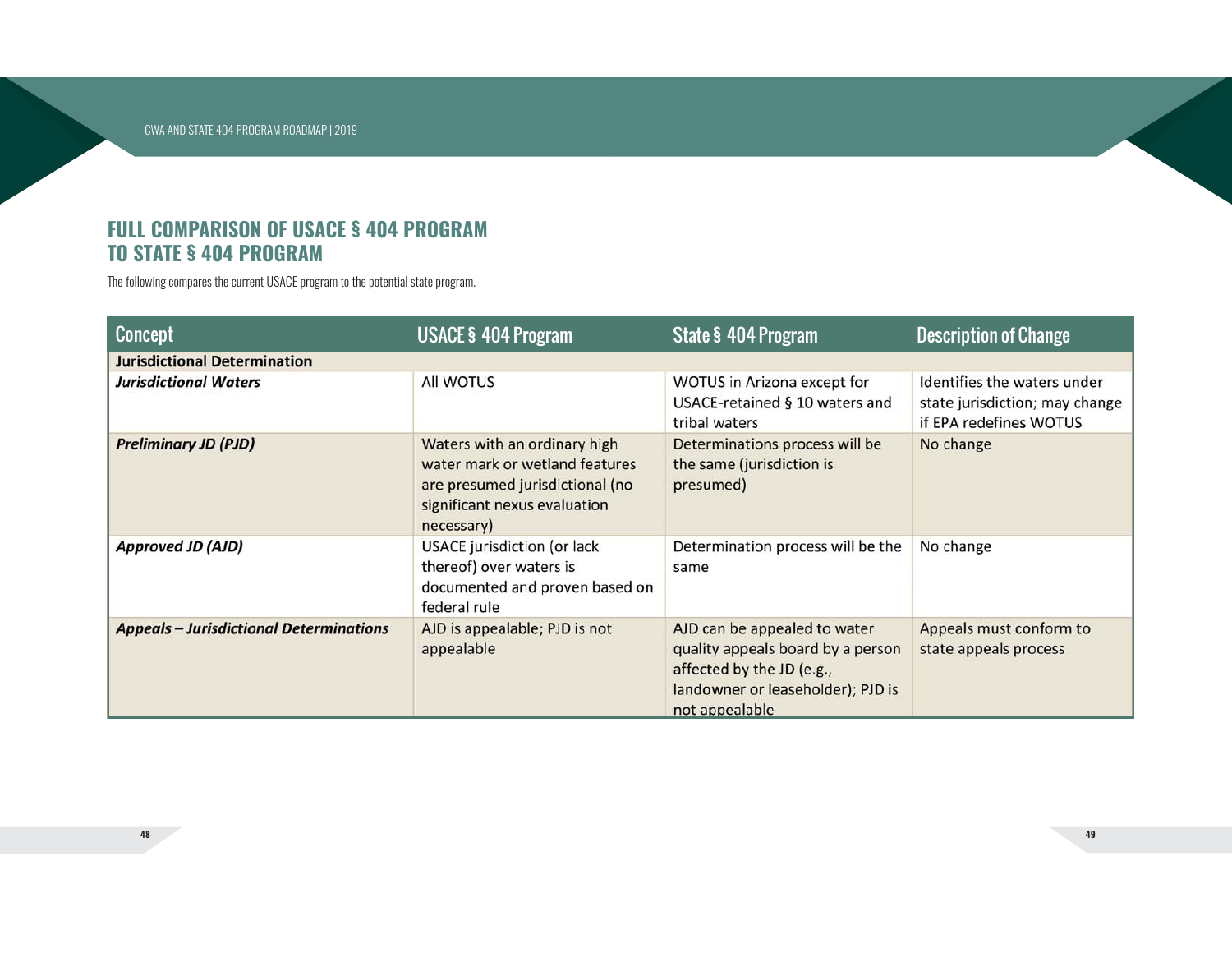| Concept                                                                | <b>USACE § 404 Program</b>                                                                                                                                                                                          | <b>State § 404 Program</b>                                                                                                                                                                                     | <b>Description of Change</b>                                                                                                                                                    |
|------------------------------------------------------------------------|---------------------------------------------------------------------------------------------------------------------------------------------------------------------------------------------------------------------|----------------------------------------------------------------------------------------------------------------------------------------------------------------------------------------------------------------|---------------------------------------------------------------------------------------------------------------------------------------------------------------------------------|
| Timeframes - Jurisdictional<br><b>Determinations</b>                   | Average timeframe for PJDs: 73<br>calendar days (ranging from $2 -$<br>6,030 calendar days)<br>Average timeframe for AJDs: 148<br>calendar days (ranging from 9 -<br>3,502 calendar days)<br>10 years of USACE data | <b>Estimated timeframe for PJDs: 30</b><br>calendar days<br>Estimated timeframe for AJDs: 45<br>calendar days                                                                                                  | Licensing timeframes will be<br>established by rule                                                                                                                             |
| <b>Fees - Jurisdictional Determinations</b>                            | <b>None</b>                                                                                                                                                                                                         | Fees will be charged for AJD and<br>PJDs (see draft fee schedule)                                                                                                                                              | Change from a no-fee to a flat<br>fee based program                                                                                                                             |
| <b>Permit Process</b>                                                  |                                                                                                                                                                                                                     |                                                                                                                                                                                                                |                                                                                                                                                                                 |
| <b>Exemptions, Applicability</b>                                       | Certain activities related to normal<br>farming, silviculture, and ranching<br>are exempt from the CWA                                                                                                              | <b>Exemptions and BMPs to support</b><br>those exemptions will be the<br>same                                                                                                                                  | No change                                                                                                                                                                       |
| <b>Permit Types</b>                                                    | Regional general permits (RGP);<br>Nationwide permits (NWPs);<br>Individual permits, including<br>letters of permission, emergency<br>permits, after-the-fact permits                                               | <b>Effectively carried forward</b><br>State general permits (to cover<br>applicable activities under<br>existing RGPs and NWPs), permit<br>conditions modified to comply<br>with state law, individual permits | RGPs and NWPs will be<br>minimally modified and<br>reissued as state general<br>permits; specific modifications<br>still under evaluation<br>No change to individual<br>permits |
| <b>Public Notice and Participation - General</b><br><b>Permit (GP)</b> | Public notice when GPs are<br>renewed every five years; NEPA<br>review occurs with each issuance                                                                                                                    | ADEQ will provide public notice of<br>draft state general permits; no<br><b>NEPA review</b>                                                                                                                    | <b>Public comment opportunity</b><br>on issuances or renewals of<br>general permits                                                                                             |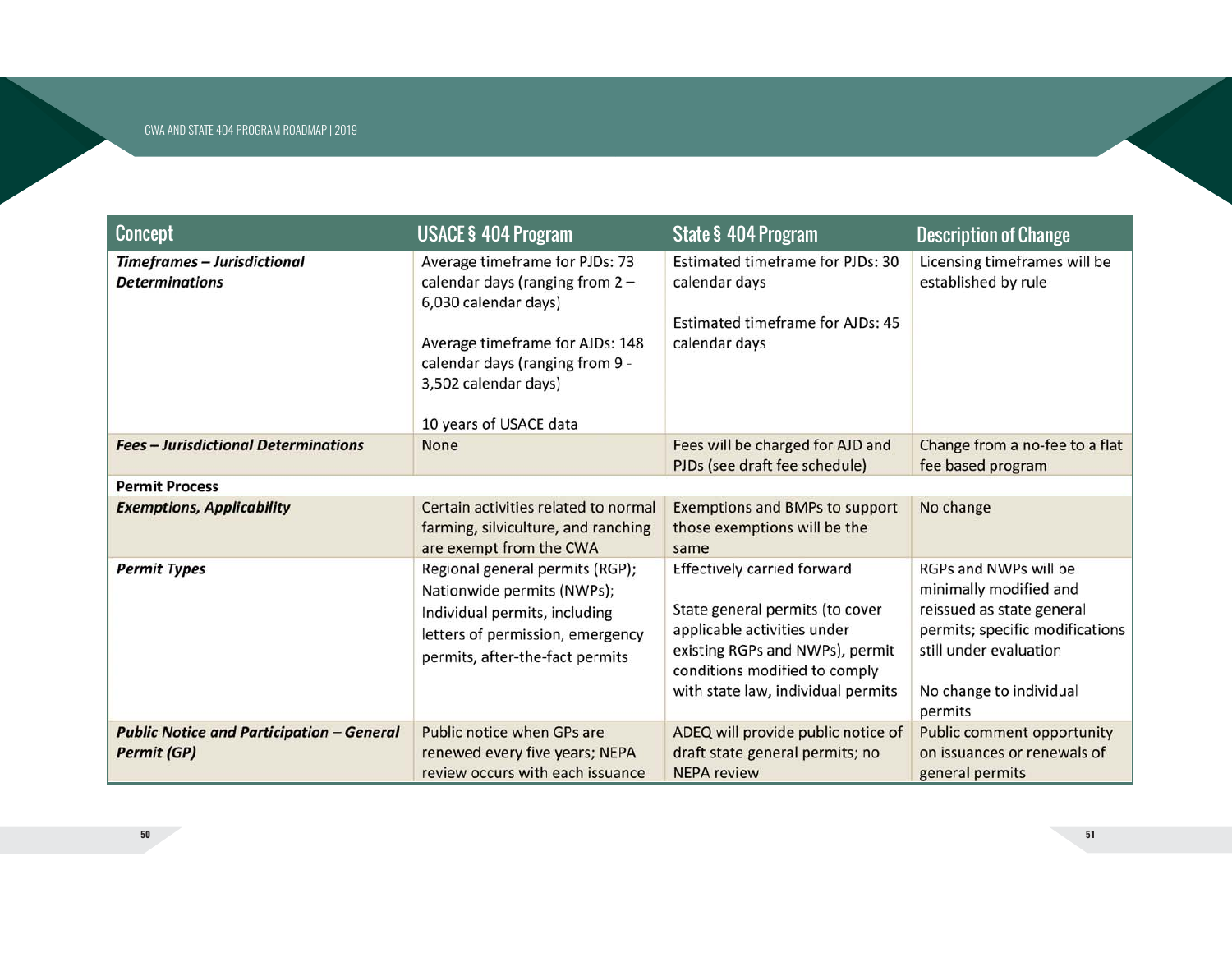| <b>Concept</b>                                                            | <b>USACE § 404 Program</b>                                                                                                                                                                                                      | <b>State § 404 Program</b>                                                                                                                                                                                                | <b>Description of Change</b>                                                                                                |
|---------------------------------------------------------------------------|---------------------------------------------------------------------------------------------------------------------------------------------------------------------------------------------------------------------------------|---------------------------------------------------------------------------------------------------------------------------------------------------------------------------------------------------------------------------|-----------------------------------------------------------------------------------------------------------------------------|
| <b>Public Notice and Participation -</b><br><b>Individual Permit (IP)</b> | A public notice issued within 15<br>days of receipt of a complete<br>application<br>The public notice comment period<br>is 15 to 30 days (depending upon<br>nature of activity), and includes<br>opportunity for public hearing | First public notice upon receipt of<br>administratively complete<br>application<br>Second public notice of draft<br>permit and technical support<br>document, with opportunity for<br>comment and to request a<br>hearing | Public will have a greater<br>opportunity to engage in<br>individual draft permit<br>process under a state § 404<br>program |
| <b>Renewals/Extensions</b>                                                | Renewals and extensions can be<br>obtained upon written request                                                                                                                                                                 | <b>Effectively carried forward</b>                                                                                                                                                                                        | No change                                                                                                                   |
| <b>Permit Duration</b>                                                    | Nationwide permit term - five<br>years; individual permit term -<br>typically five years                                                                                                                                        | Per federal regulation, no state<br>permit may be issued for longer<br>than five years                                                                                                                                    | No change for general permits<br>Individual permits will no<br>Ionger he valid hevond five                                  |
| <b>Monitoring/Reporting/Recording</b>                                     | Monitoring, reporting and<br>recordkeeping to be required as<br>needed to safeguard the aquatic<br>environment, including<br>notification upon completion of fill<br>activities                                                 | Obligations to condition permits<br>will be carried forward                                                                                                                                                               | ADEQ will condition permits<br>as necessary to maintain<br>compliance and to safeguard<br>aquatic resources                 |
| <b>Timeframes - General Permits</b>                                       | Average timeframe for GPs: 80<br>days (ranging from $1 - 1,207$ days)<br>10 years of USACE data                                                                                                                                 | <b>Estimated timeframe for GPs:</b><br>30 days                                                                                                                                                                            | Licensing timeframes will be<br>established by rule                                                                         |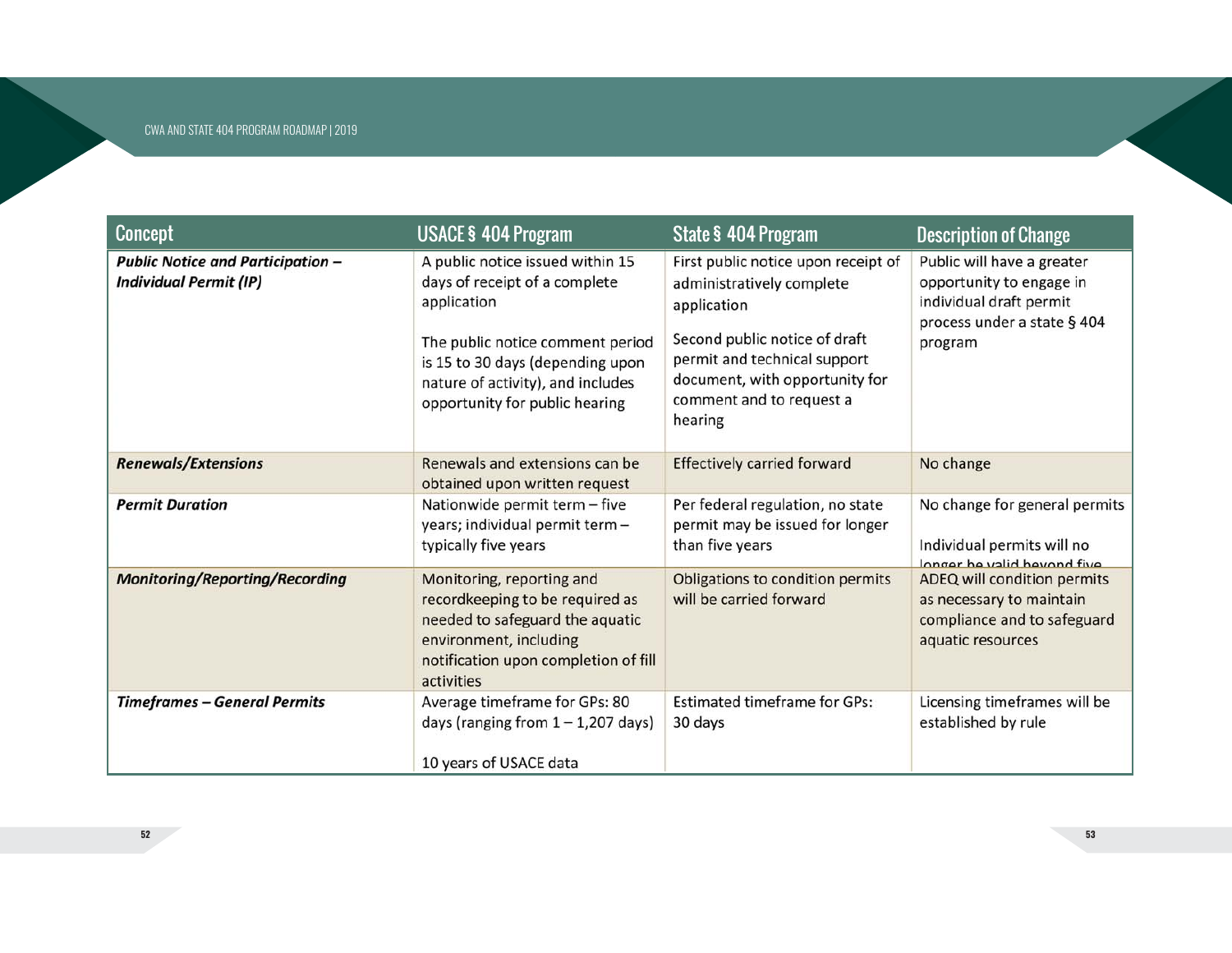| <b>Concept</b>                  | <b>USACE § 404 Program</b>                                                                                                                                                 | <b>State § 404 Program</b>                                                                                                                                                                  | <b>Description of Change</b>                                                                                                                                                                      |
|---------------------------------|----------------------------------------------------------------------------------------------------------------------------------------------------------------------------|---------------------------------------------------------------------------------------------------------------------------------------------------------------------------------------------|---------------------------------------------------------------------------------------------------------------------------------------------------------------------------------------------------|
| Timeframes - Individual Permit  | Average timeframe for IPs: 229<br>days (ranging from $23 - 1,588$<br>days)<br>5 years of USACE data<br>Separate CWA § 401 state water<br>quality certification is required | State water quality evaluation will<br>be incorporated in permit review<br>Projected 120 days from<br>application to receipt of<br>authorization with a goal of 180<br>days for all permits | Licensing timeframes will be<br>established by rule<br>Review timeframes will likely<br>be shortened due to a<br>streamlined individual permit<br>review consistent with the<br>CWA and state law |
| <b>Fees - General Permit</b>    | None; program is federally funded                                                                                                                                          | Proposed flat fee will be charged<br>(see draft fee schedule)                                                                                                                               | Change from no fee to a flat<br>fee                                                                                                                                                               |
| <b>Fees - Individual Permit</b> | \$10 for non-commercial activities<br>\$100 for commercial activities;<br>balance of program is federally<br>funded                                                        | Hourly review and processing<br>fees will be charged (see draft fee<br>schedule)                                                                                                            | Change to a fee-based<br>program                                                                                                                                                                  |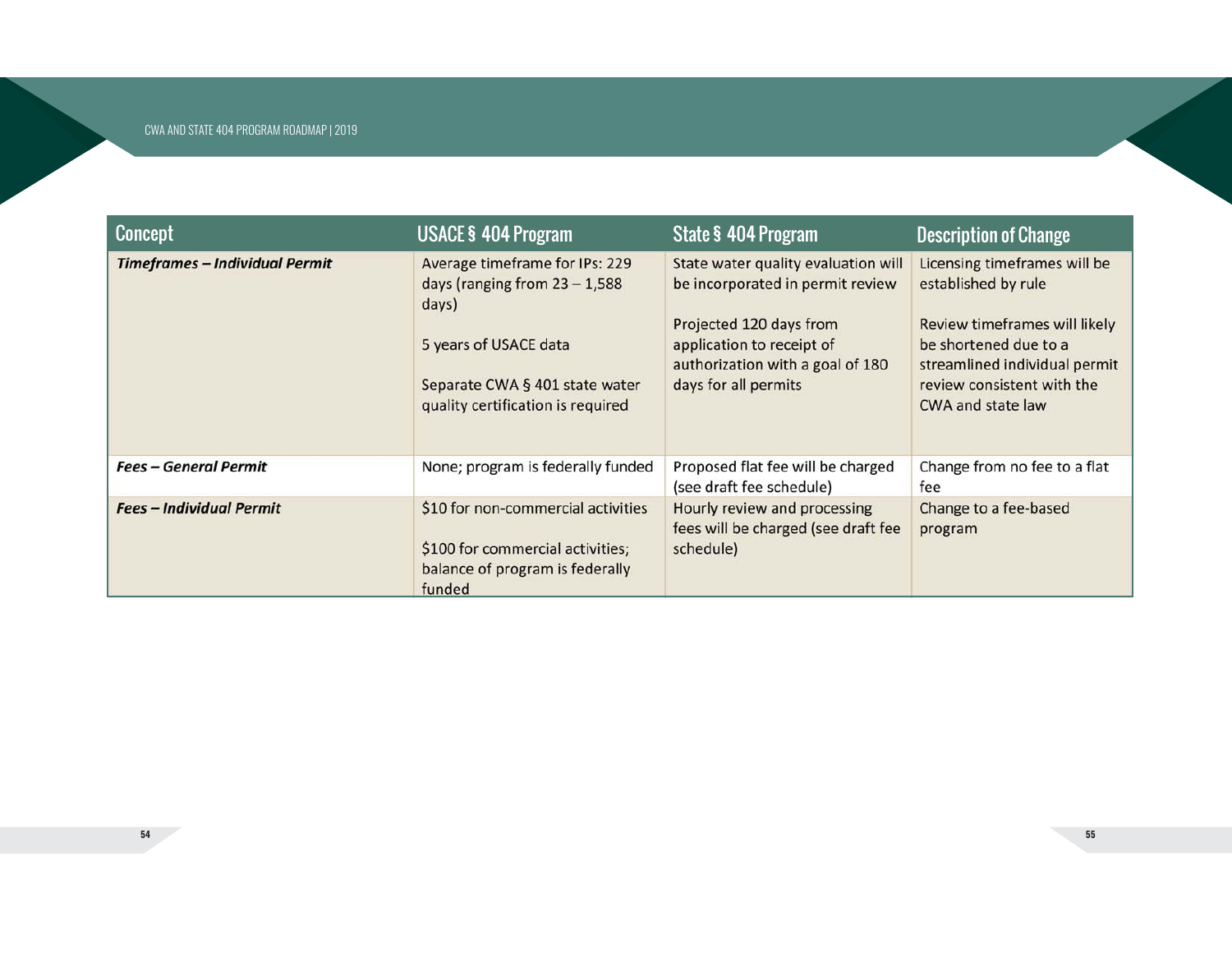**56**

| <b>Concept</b>                                                                                                                   | <b>USACE § 404 Program</b>                                                                                                                                                                                                                                                                                                                   | State § 404 Program                                                                                            | <b>Description of Change</b> |
|----------------------------------------------------------------------------------------------------------------------------------|----------------------------------------------------------------------------------------------------------------------------------------------------------------------------------------------------------------------------------------------------------------------------------------------------------------------------------------------|----------------------------------------------------------------------------------------------------------------|------------------------------|
| 404(b)(1) Guidelines Implementation, minus compensatory mitigation                                                               |                                                                                                                                                                                                                                                                                                                                              |                                                                                                                |                              |
| <b>Avoidance, Minimization, Alternatives</b><br><b>Analysis, Significant Degradation, and</b><br>other restrictions on discharge | Permitted activity must<br>demonstrate avoidance,<br>minimization, no significant<br>degradation, and least<br>environmentally damaging<br>practicable alternative (LEDPA), as<br>well as compliance with other<br>discharge restrictions<br>CWA § 401 certification used to<br>ensure state water quality<br>standards will not be violated | <b>Carried forward</b><br>State water quality evaluation will<br>be evaluated as part of 404(b)(1)<br>analysis | No change                    |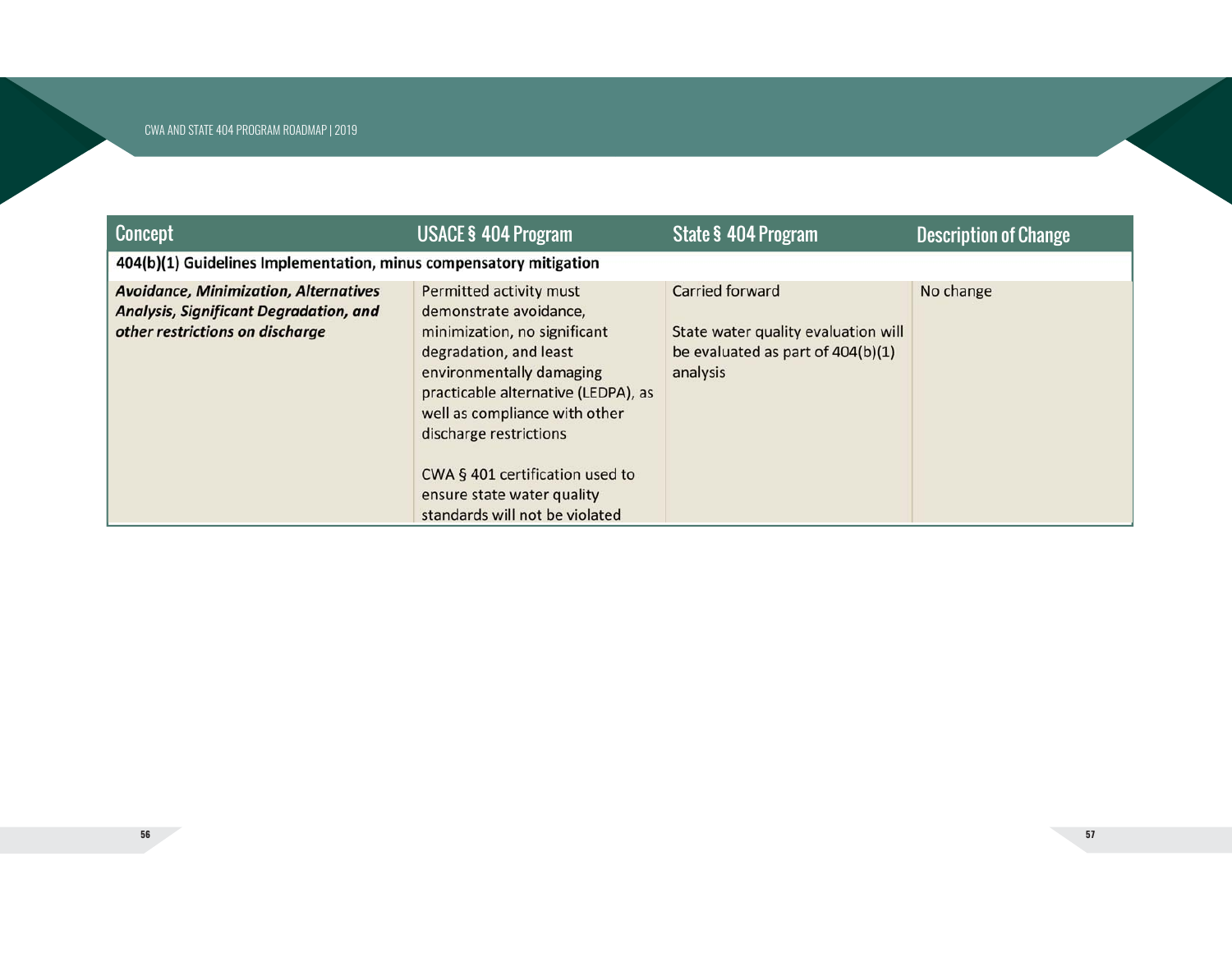| <b>Concept</b>                | <b>USACE § 404 Program</b>           | <b>State § 404 Program</b>        | <b>Description of Change</b>   |
|-------------------------------|--------------------------------------|-----------------------------------|--------------------------------|
| <b>Endangered Species Act</b> | Project must not cause jeopardy      | Jeopardy and adverse              | ADEQ intends to provide an     |
|                               | or adverse modification of critical  | modification limitations carried  | informal process to resolve or |
|                               | habitat                              | forward under Guidelines          | eliminate potential adverse    |
|                               |                                      |                                   | impacts to listed species      |
|                               | Triggers formal ESA § 7              | ESA continues to apply to         | without ESA § 7, with an       |
|                               | consultation with USFWS if           | permittee actions                 | option for a transfer of the   |
|                               | impacts to listed or proposed        |                                   | permitting action to USACE     |
|                               | threatened or endangered species     | Obligations under the Guidelines  | for formal ESA § 7             |
|                               | or to critical habitat would occur   | are carried forward, which also   | consultation and permitting if |
|                               |                                      | consider effects to threatened    | impacts unresolvable           |
|                               | Informal consultation triggered      | and endangered species            |                                |
|                               | with USFWS if a project may affect   |                                   | If necessary because of        |
|                               | a listed species or critical habitat | ADEQ will work with USFWS and     | unavoidable adverse effects,   |
|                               |                                      | AZGFD to develop informal         | ADEQ will either transfer      |
|                               |                                      | consultation to reduce impacts to | permit to USACE for            |
|                               |                                      | listed species                    | processing or applicant may    |
|                               |                                      |                                   | obtain ESA § 10 permit         |
|                               |                                      | Permits that are unavoidably      |                                |
|                               |                                      | "likely to adversely affect"      |                                |
|                               |                                      | species will be off-ramped        |                                |
|                               |                                      | permanently to the USACE to       |                                |
|                               |                                      | perform an ESA § 7 consultation   |                                |
|                               |                                      | and issue the permit, or the      |                                |
|                               |                                      | project proponent may obtain a §  |                                |
|                               |                                      | 10 incidental take permit and     |                                |
|                               |                                      | ADEQ will issue the 404 permit    |                                |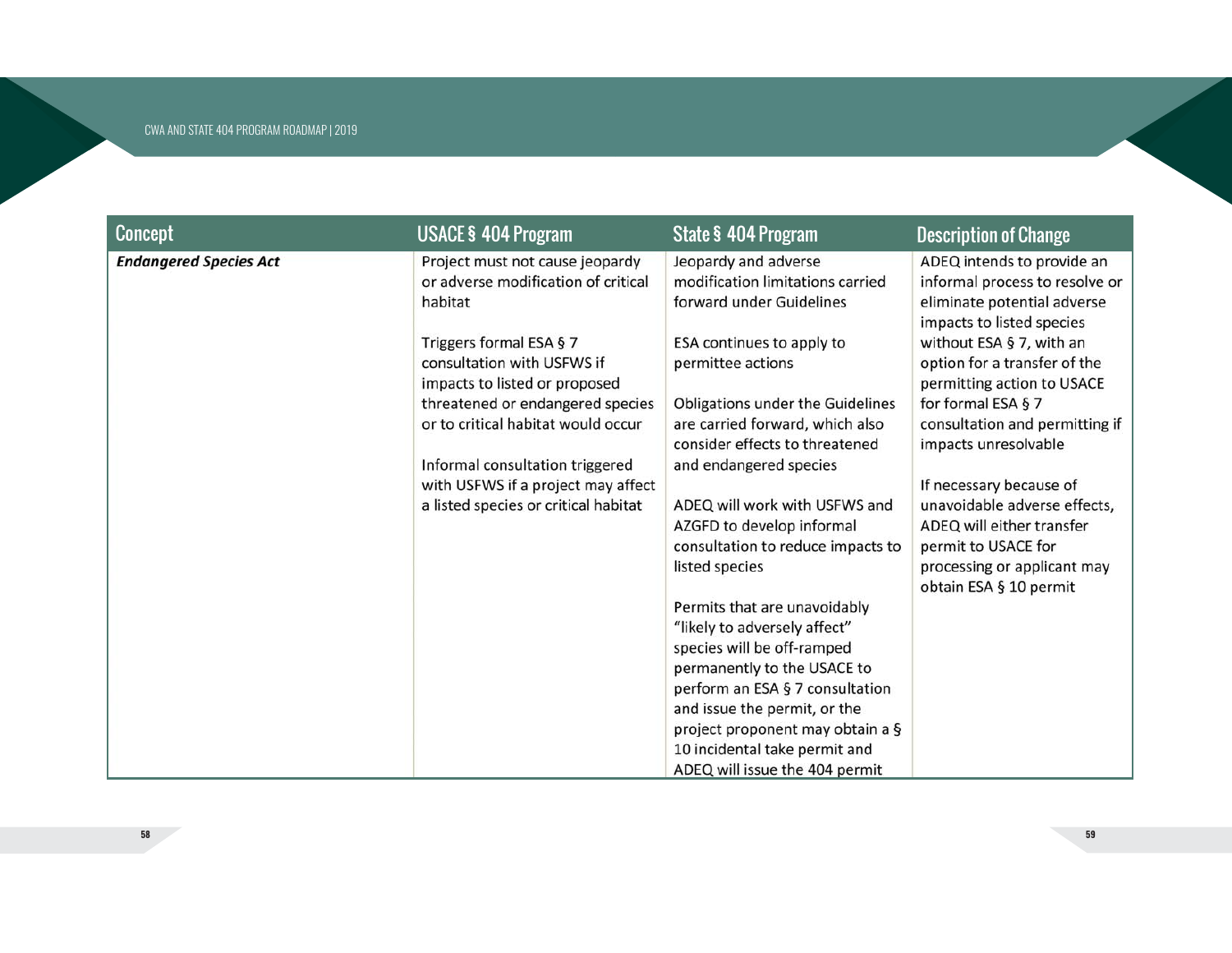| <b>Concept</b>                         | <b>USACE § 404 Program</b>                                                                                                                                                                                                                                           | <b>State § 404 Program</b>                                                                                                                                                                                                                                                                                                                                                                                                                                                                                                                                                                         | <b>Description of Change</b>                                                                                                                                       |
|----------------------------------------|----------------------------------------------------------------------------------------------------------------------------------------------------------------------------------------------------------------------------------------------------------------------|----------------------------------------------------------------------------------------------------------------------------------------------------------------------------------------------------------------------------------------------------------------------------------------------------------------------------------------------------------------------------------------------------------------------------------------------------------------------------------------------------------------------------------------------------------------------------------------------------|--------------------------------------------------------------------------------------------------------------------------------------------------------------------|
| <b>Cultural and Historic Resources</b> | Impacts to register-eligible historic<br>properties trigger consultation<br>under NHPA § 106 and tribal<br>consultation                                                                                                                                              | Review and comment by SHPO<br>per A.R.S. § 41-863; if substantial<br>adverse effects, ADEQ will initiate<br>measures to ensure that timely<br>steps are initiated to document<br>cultural resources inside or<br>outside of WOTUS<br>If effects amount to significant<br>degradation under the 404(b)(1)<br>Guidelines, ADEQ will require<br>additional minimization measures<br>in the WOTUS<br>ADEQ will consider tribal input<br>regarding impacts to cultural and<br>historic resources after<br>consultation and will encourage<br>permittees to incorporate tribal<br>input in project plans | Protections will be provided<br>primarily through SHPA<br>compliance and significant<br>degradation review processes<br>under the $404(b)(1)$<br><b>Guidelines</b> |
| <b>Tribal Resource Protection</b>      | Federal trust responsibility<br>requirements for consultation<br>ensures, to extent permitted by<br>law, that tribal concerns and<br>interests are considered whenever<br>federal actions and/or decisions<br>may affect Indian Country or other<br>tribal interests | State law requires agencies to<br>seek input from tribes before<br>undertaking any action that has<br>the potential to affect tribal<br>resources, and incorporate such<br>input into the agency's ultimate<br>decision, to the extent the agency<br>is authorized to do so                                                                                                                                                                                                                                                                                                                        | ADEQ intends to build upon<br>and improve its consultation<br>procedures                                                                                           |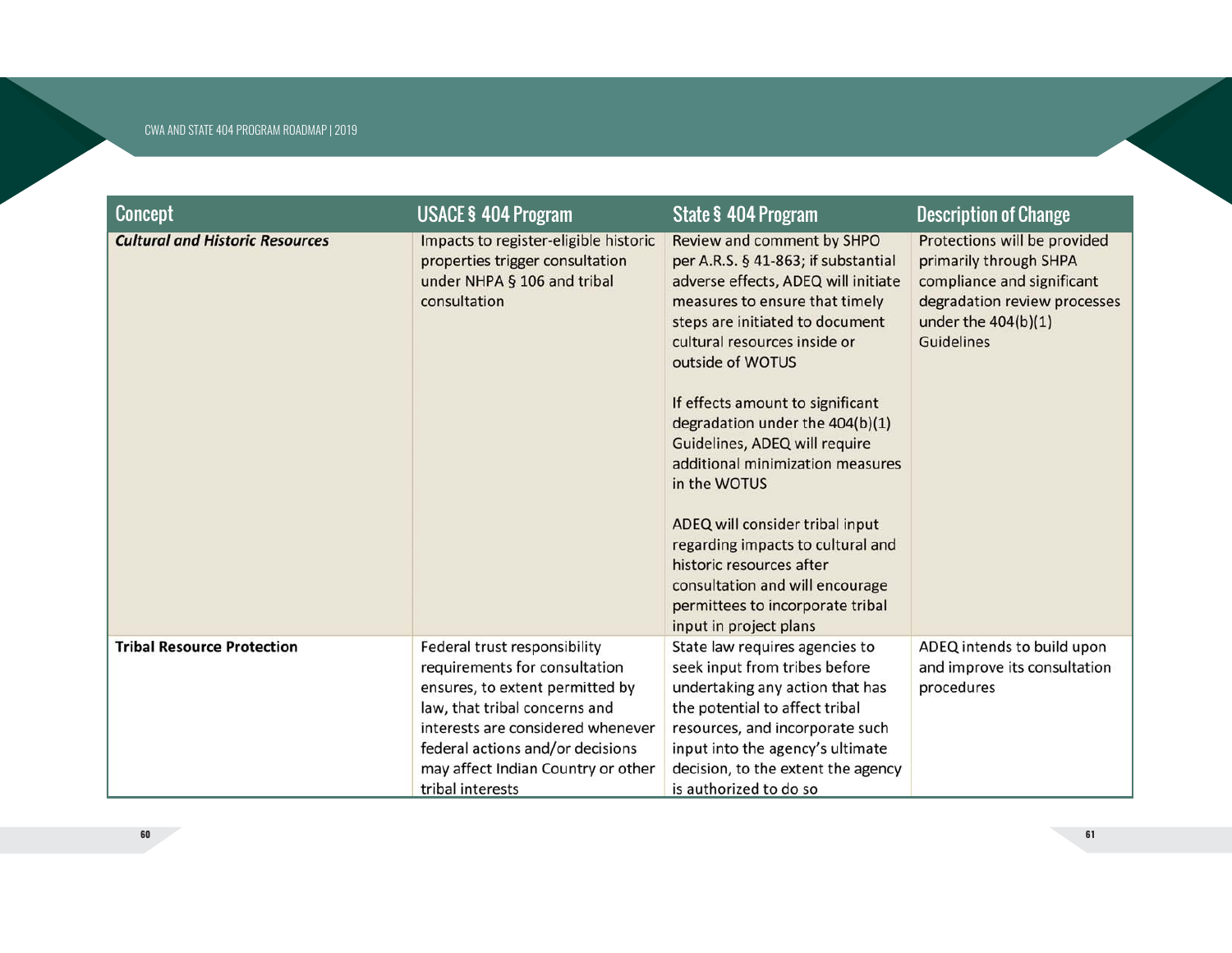| <b>Concept</b>                       | <b>USACE § 404 Program</b>                                                                                                                                                                                                                                                  | <b>State § 404 Program</b>                                                                                            | <b>Description of Change</b>                                                                                                                                                 |
|--------------------------------------|-----------------------------------------------------------------------------------------------------------------------------------------------------------------------------------------------------------------------------------------------------------------------------|-----------------------------------------------------------------------------------------------------------------------|------------------------------------------------------------------------------------------------------------------------------------------------------------------------------|
| <b>Public Interest Determination</b> | All USACE-issued permits undergo<br>a public interest factor review<br>before a permit is issued; permit<br>conditions may be modified to<br>avoid significant adverse effects<br>on the public interest<br>Permits may be denied if they are<br>not in the public interest | ADEQ will review similar factors<br>under the 404(b)(1) Guidelines to<br>protect public health and the<br>environment | CWA 404 does not require<br>public interest evaluations;<br>ADEQ, therefore, may not<br>require permit condition<br>modifications as a result of a<br>public interest review |
| <b>Compensatory Mitigation</b>       |                                                                                                                                                                                                                                                                             |                                                                                                                       |                                                                                                                                                                              |
| <b>Interagency Review Team (IRT)</b> | The IRT reviews ILF enabling<br>instruments, projects, and credit<br>release schedule                                                                                                                                                                                       | Likely carried forward with the<br>same membership in<br>coordination with the USACE                                  | Unchanged                                                                                                                                                                    |
| <b>Mitigation Vehicles</b>           | No mitigation banks in Arizona<br>currently; an in-lieu fee program is<br>an option, if available and within<br>service area; permittee<br>responsible mitigation is also an<br>option                                                                                      | Carried forward                                                                                                       | No substantial changes<br>anticipated                                                                                                                                        |
| <b>Mitigation Ratios</b>             | <b>Follows South Pacific Division</b><br>standard operating procedures<br>and checklists                                                                                                                                                                                    | <b>Carried forward</b>                                                                                                | <b>Effectively unchanged</b>                                                                                                                                                 |
| <b>Functional Assessment</b>         | No quantitative functional<br>assessment currently available in<br>Arizona; qualitative assessment<br>methods have been utilized by the<br><b>USACE's Arizona Branch</b>                                                                                                    | Carried forward<br>Likely to negotiate with EPA to<br>use a qualitative functional<br>assessment method               | Effectively unchanged                                                                                                                                                        |
| <b>Self-Monitoring/Reporting</b>     | Required by 2008 mitigation rule                                                                                                                                                                                                                                            | <b>Carried forward</b>                                                                                                | <b>Effectively unchanged</b>                                                                                                                                                 |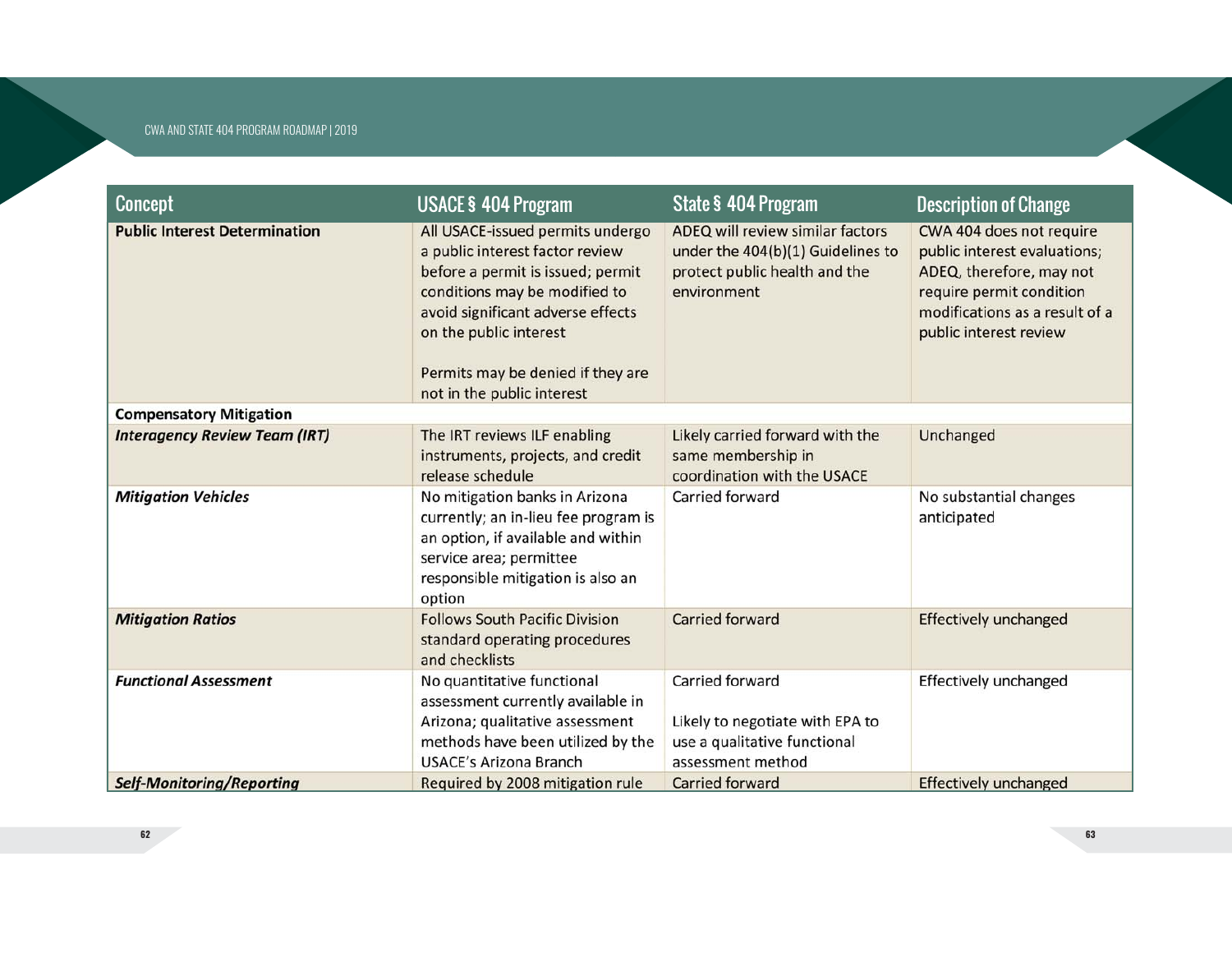| <b>Concept</b>       | <b>USACE § 404 Program</b>                                                                                                                                                                   | <b>State § 404 Program</b>                                                                                                                                                                                                    | <b>Description of Change</b>                                                                                                                                                                                            |
|----------------------|----------------------------------------------------------------------------------------------------------------------------------------------------------------------------------------------|-------------------------------------------------------------------------------------------------------------------------------------------------------------------------------------------------------------------------------|-------------------------------------------------------------------------------------------------------------------------------------------------------------------------------------------------------------------------|
| <b>EPA Oversight</b> | A USACE/EPA MOA allows for EPA<br>review of and elevation of USACE<br>permitting decisions, but EPA<br>cannot prevent permit issuance,<br>except to restrict discharge sites<br>under 404(c) | EPA will have review and<br>objection authority under the<br>CWA and can prevent a permit<br>from being issued if the permit<br>does not meet CWA<br>requirements, Guidelines, or<br>state program regulation<br>requirements | EPA may object to a state §<br>404 permit issuance if the<br>permit does not comply with<br>§ 404 requirements                                                                                                          |
| <b>Inspections</b>   | Principally complaint-driven per<br><b>USACE</b> regulation                                                                                                                                  | ADEQ will have an inspection<br>program to comply with state<br>program regulations                                                                                                                                           | ADEQ will conduct regular<br>inspections to ensure<br>compliance<br>ADEQ will employ a full-time<br>compliance and enforcement<br>officer to perform inspections<br>of permitted actions and<br>unauthorized discharges |
| <b>Enforcement</b>   | USACE is lead enforcement agency<br>for $§$ 404<br>EPA retains shared enforcement                                                                                                            | ADEQ will enforce § 404 of the<br><b>CWA</b><br>EPA retains shared enforcement                                                                                                                                                | Effectively unchanged<br>ADEQ will employ staff to<br>ensure CWA § 404 compliance                                                                                                                                       |
|                      | authority                                                                                                                                                                                    | authority                                                                                                                                                                                                                     | through compliance<br>assistance or enforcement                                                                                                                                                                         |
|                      | Federal citizen suits can be filed<br>against facilities                                                                                                                                     | Federal citizen suits can be filed<br>against facilities                                                                                                                                                                      | actions, when necessary                                                                                                                                                                                                 |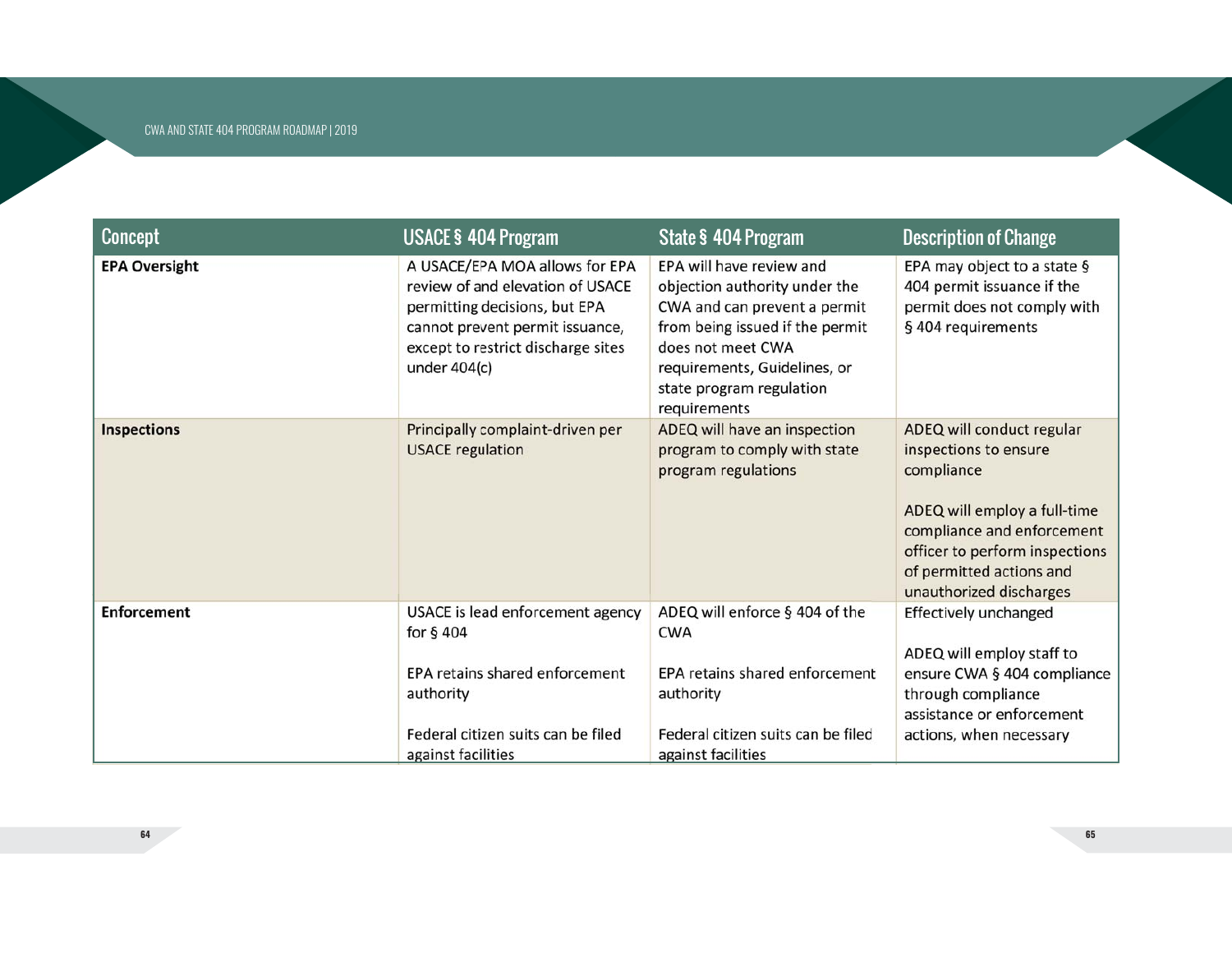# **City of Phoenix ADEQ 404 Assumption Roadmap Survey Responses – Final September 25, 2019**

### **Survey Question #2:** Selected "No"

#### *Explanation:*

The City of Phoenix holds a number of CWA Section 404 permits. As a local government, the City seeks to maximize the benefit to our residents from any expenditure of ratepayer or tax dollars. Currently, the City pays no permit fees (outside of any necessary compensatory mitigation negotiated as the result of a project) to the U.S. Army Corps of Engineers (USACE). This allows us to prioritize spending on projects that provide a direct benefit to our residents.

While we greatly value our working relationship with ADEQ, Phoenix does not believe that Section 404 assumption by the State would provide a benefit or value to the City, the State or the majority of regulated entities when compared to the current USACE program. As a specific response to this question, the fees proposed are extremely high and concern Phoenix from multiple perspectives:

1) Phoenix is concerned about these fees on behalf of our own projects. A quick glance at a few recent projects showed individual project costs could increase by between \$25,000 to over \$100,000. For some City departments, these fees could make the difference between being able to complete a project and having to postpone, reduce scope, or cancel the project. This would have a direct impact on the amenities and services the City can provide to our residents. For example, such fees could mean a trailhead parking area could not be extended to accommodate increased use of an area because funds wouldn't be able to cover both design/construction and 404 permitting costs. Phoenix has limited funds with which to provide a wide variety of services and amenities to our residents and high permitting fees inhibit our ability to respond to those needs. This is particularly true when we reflect that the USACE has been very successful in meeting our permitting and timeline needs without such fees.

2) Section 404 applies not just to big business but also to small business owners and even individual landowners. These smaller entities may require a JD and either a general permit or an individual permit, depending on the proposed activities and type of aquatic resource that will be impacted. However, the fees proposed by ADEQ would present a real barrier to land improvements or compliance with Section 404. A Preliminary JD, the simplest of JDs that relies on conservative assumptions about jurisdiction, for just one wash/wetland/etc. could cost over \$15,000 if a site visit is needed. Even without a site visit, such a JD would cost almost \$8,000. To then move forward with a general permit would cost at least an additional \$9,000, making the minimum cost to permit one waterbody over \$16,000. This is in addition to hiring an expert to help them prepare the documentation necessary to submit to ADEQ because ADEQ does not appear to be planning to offer free assistance to provide that documentation as part of program assumption. What currently costs an individual landowner \$0 under the USACE program (including outside expert costs because the USACE will prepare much of this in-house for those who can't afford expert help), will now cost them tens of thousands of dollars. If an individual permit is needed, that landowner could expect to pay a minimum of \$87,000 versus \$100 to the USACE. For many small businesses and landowners, this will be utterly out of reach. Such burdensome fees would result either in an increase in non-compliance (i.e., unpermitted dredge and fill activities) which would impact water and environmental quality in the State, or the fees would result in an economic opportunity cost unequally impacting applicants with smaller operations. This is a serious concern to Phoenix. We do not think imposition of these fees is a net benefit to these parties, the City, or the State of Arizona from either an economic or environmental quality perspective.